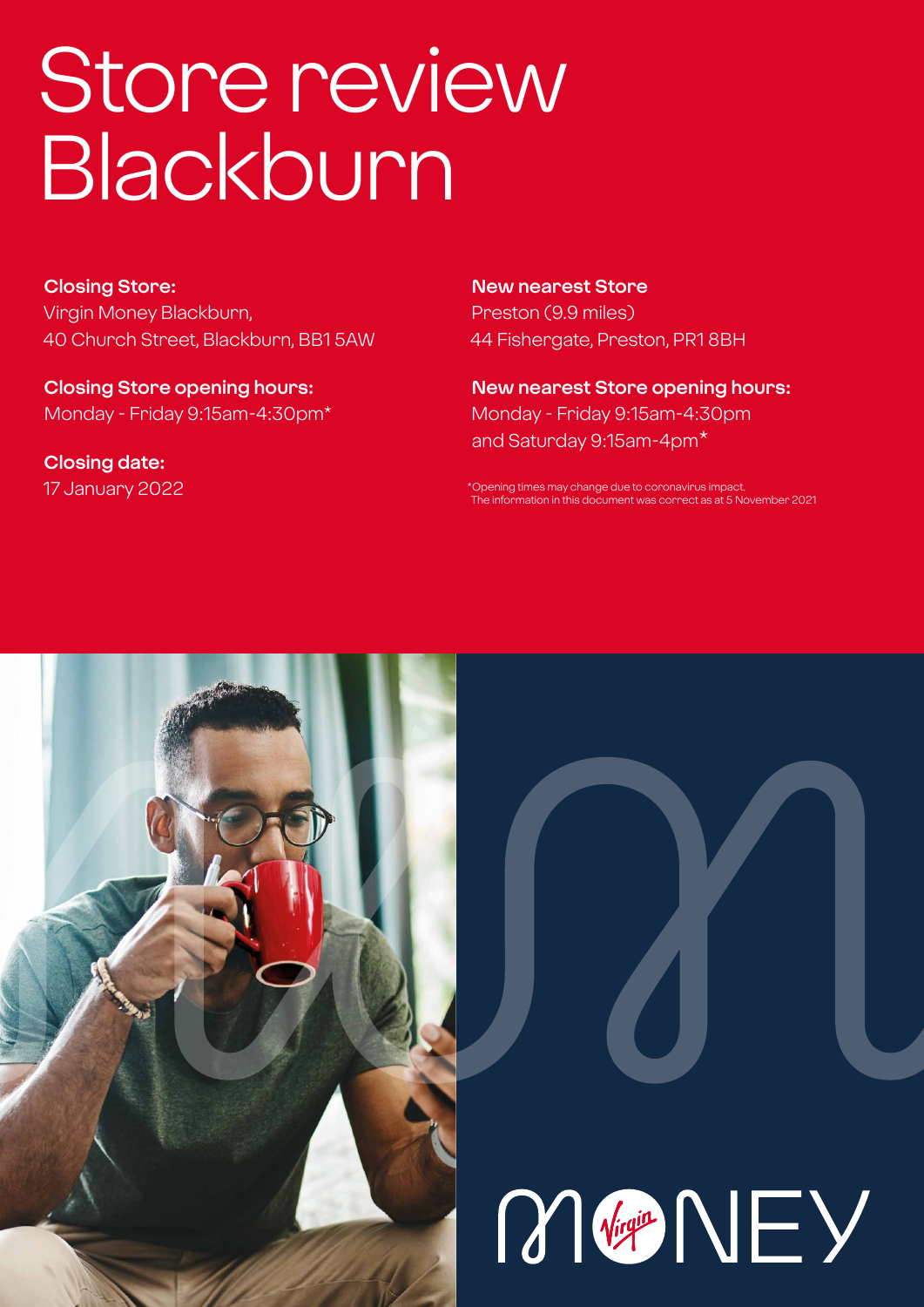# Summary of discussions

This Store review shares the outcome of discussions following the closure announcement for Blackburn Store. It also contains our contact information if you have any questions or need help before or after the Store closes.

Since the closure announcement, we've been speaking to customers and local stakeholders to find out how we can limit the effects of this closure as much as possible. This has included reaching out to vulnerable and potentially vulnerable customers to offer additional support.

### Why we're closing your Store

More and more customers are taking advantage of our digital services and only visiting Stores when they want to discuss a significant life event. Between April 2019 and July 2021 we've seen digital registrations increase from 48.7% to 57.6% across our personal customers, and daily internet banking and mobile app logins are up 66%.

It's important to balance investment in digital services with making sure our Store network continues to meet the needs of our customers. This means that we've made the difficult decision to close a number of Stores.

This decision has been reached after considerable thought and analysis which includes input from local management.

Our Stores will continue to be a really important part of what we do and we've recently refreshed and revitalised them now that we're one Virgin Money brand.

### Just so you know

When we announced the Blackburn Store was closing, we published an impact assessment. This provided more information on why we made the decision and ways in which customers could continue to make the most of our banking services. Head to **virginmoney.com/store-closures** or ask in Store to find out more.

# Feedback from customers and local stakeholders

### Customer feedback

Some customers have raised concerns over the closure of the Store and we have received a total of 0.02% complaints on the closure per customers mailed. We've been speaking to them about their personal circumstances and providing information on ways to continue to bank with us. We're confident that the transfer of accounts to the new Store will be smooth and there are alternative ways to bank with us locally or by using our digital services. These include:

- > Should a customer wish to use a Store for general advice or to discuss a product, Preston Store is 9.9 miles away and there are a further 3 Stores within 18 miles.
- > There are other ATMs in the area that are free to use.
- > Our mobile, internet and telephone banking facilities allow customers to do most day-to-day tasks, like balance checks, viewing transactions, transferring money between accounts, paying bills and cancelling / amending regular payments. Customers can even pay in a cheque on the go.
- > Customers are also able to use our mobile app to make external payments in a number of different ways and we're continuing to make our digital banking services bigger and better.
- > The local full service Post Office is located nearby on 29-33 Ainsworth Street and provides personal and business customers with an alternative way to do their day-to-day banking transactions, such as cash withdrawals and paying in cash and cheques. Head to **www.postoffice.co.uk/branch-finder** to find other Post Office locations.
- > Customers can get all the information about our products and services, or raise any concerns by calling us on **0800 121 7365**. Our opening times are 7am to 9pm Monday to Saturday and 10am to 5pm on Sundays.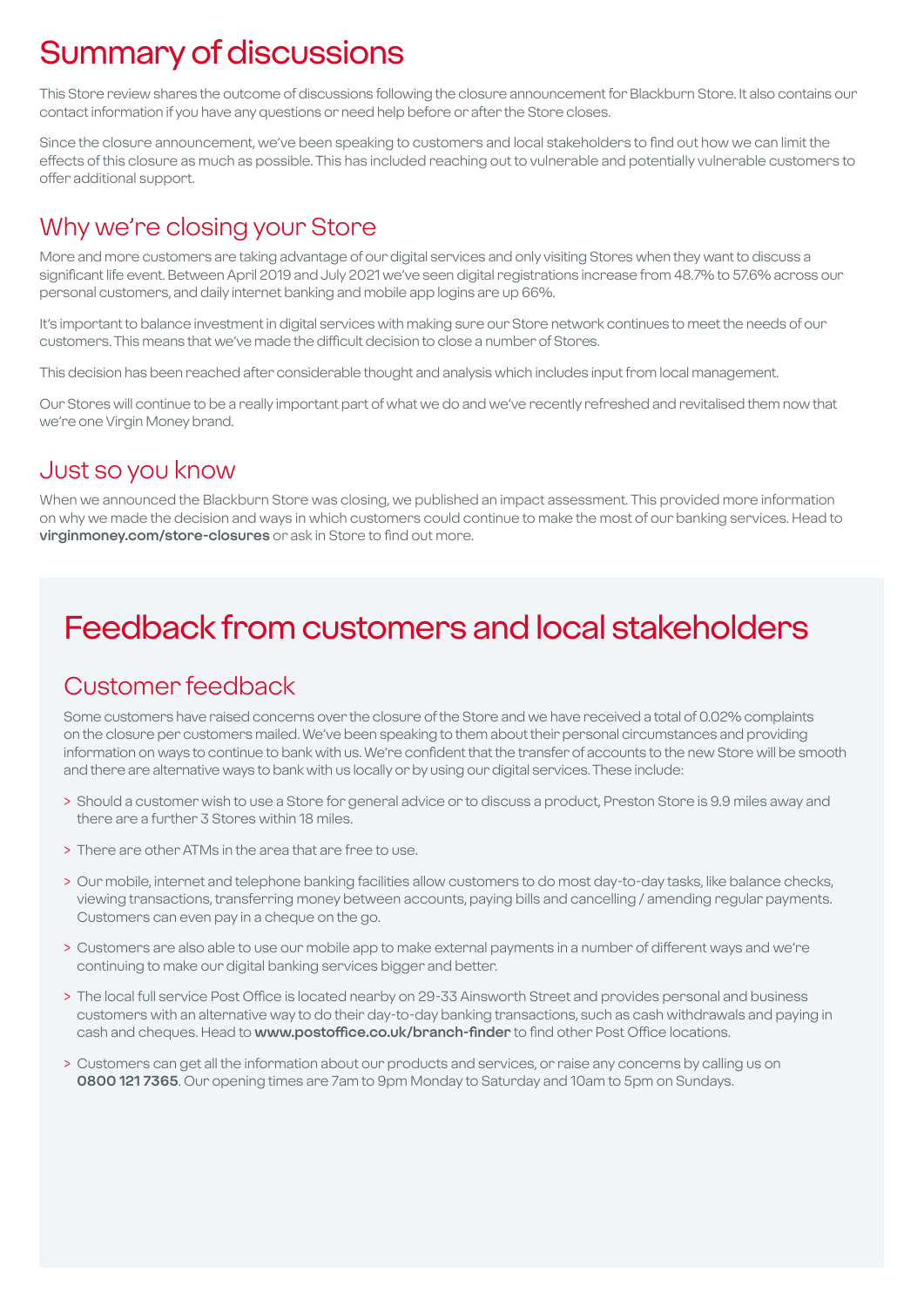### Stakeholder & community feedback

Our Store Manager has spoken with the local Post Office Manager to ensure they are aware of our Store closure. The Post Office were running low on supplies of paying-in envelopes, so we have arranged for stock to be sent over while they await further supplies.

Our Store Manager has also been in touch with the local Library and Citizens Advice Bureau to offer information on our Store closure and answer any questions.

We have also offered a meeting with the WISH Centre to ensure they can continue to support those staying in the refuge that need support with new bank accounts.

### Engagement with customers and local stakeholders

| <b>Stakeholders</b>     | <b>Engagement activities</b>      | <b>Additional notes</b>                                                                                                                                                                                                                                                                                                                                                   |
|-------------------------|-----------------------------------|---------------------------------------------------------------------------------------------------------------------------------------------------------------------------------------------------------------------------------------------------------------------------------------------------------------------------------------------------------------------------|
| <b>Customers</b>        | Store posters and leaflets        | Live from 30 September 2021.                                                                                                                                                                                                                                                                                                                                              |
|                         | Closure details on our<br>website | Available at virginmoney.com/store-closures                                                                                                                                                                                                                                                                                                                               |
|                         | <b>External media</b>             | Announcement issued to national and local media outlets.                                                                                                                                                                                                                                                                                                                  |
|                         | <b>Direct mailing</b>             | A letter, 24-hour banking leaflet and Post Office services leaflet sent<br>on 29 September 2021. This was issued to all Store customers and<br>customers regularly using the Store.                                                                                                                                                                                       |
|                         |                                   | The mailing included info on the Store closure and how to access<br>all the other ways to bank. This provided customers with a minimum<br>12 weeks' notice in line with the UK Finance Access to Banking<br>Standard and Financial Conduct Authority (FCA) Guidance.                                                                                                      |
|                         | <b>Customer contact</b>           | We're contacting known vulnerable and potentially vulnerable<br>customers, to see what we can do to support their banking<br>needs after the closure. We'll talk to them about their personal<br>circumstances and ways we can help. This may include arranging a<br>meeting with the nearest Store Manager or walking the route to the<br>nearest Post Office with them. |
|                         |                                   | All customers can attend digital banking sessions either in Store, at<br>a local library or carried out remotely when requested. The Store<br>digital banking sessions are scheduled for 10 and 18 November 2021.                                                                                                                                                         |
|                         |                                   | Corporate Structured Finance and Commercial and Private<br>Relationship Managers will talk to their customers about the closure<br>and make sure they have support in place to meet their banking<br>requirements (e.g. we may be able to set up a cash delivery service<br>for some of our Business customers).                                                          |
| <b>Customer support</b> | Email                             | Email sent to local Citizens Advice Bureau on 30 September 2021.                                                                                                                                                                                                                                                                                                          |
| groups                  |                                   | Email sent to local Chamber of Commerce on 30 September 2021.<br>Email sent to Age UK local group, RNIB and FSB regional team on 30<br>September 2021.                                                                                                                                                                                                                    |
| <b>Politicians</b>      | Email / letter                    | Email issued to local MP 29 September 2021 and local Councillors<br>30 September 2021.                                                                                                                                                                                                                                                                                    |
| Post Office             | <b>Meetings</b>                   | Following discussions of the closure with the Post Office, they're<br>contacting the nearest three Post Office branches to each closing<br>Store. This is to make sure they're aware of the closure and supplied<br>with extra pay-in envelopes.                                                                                                                          |